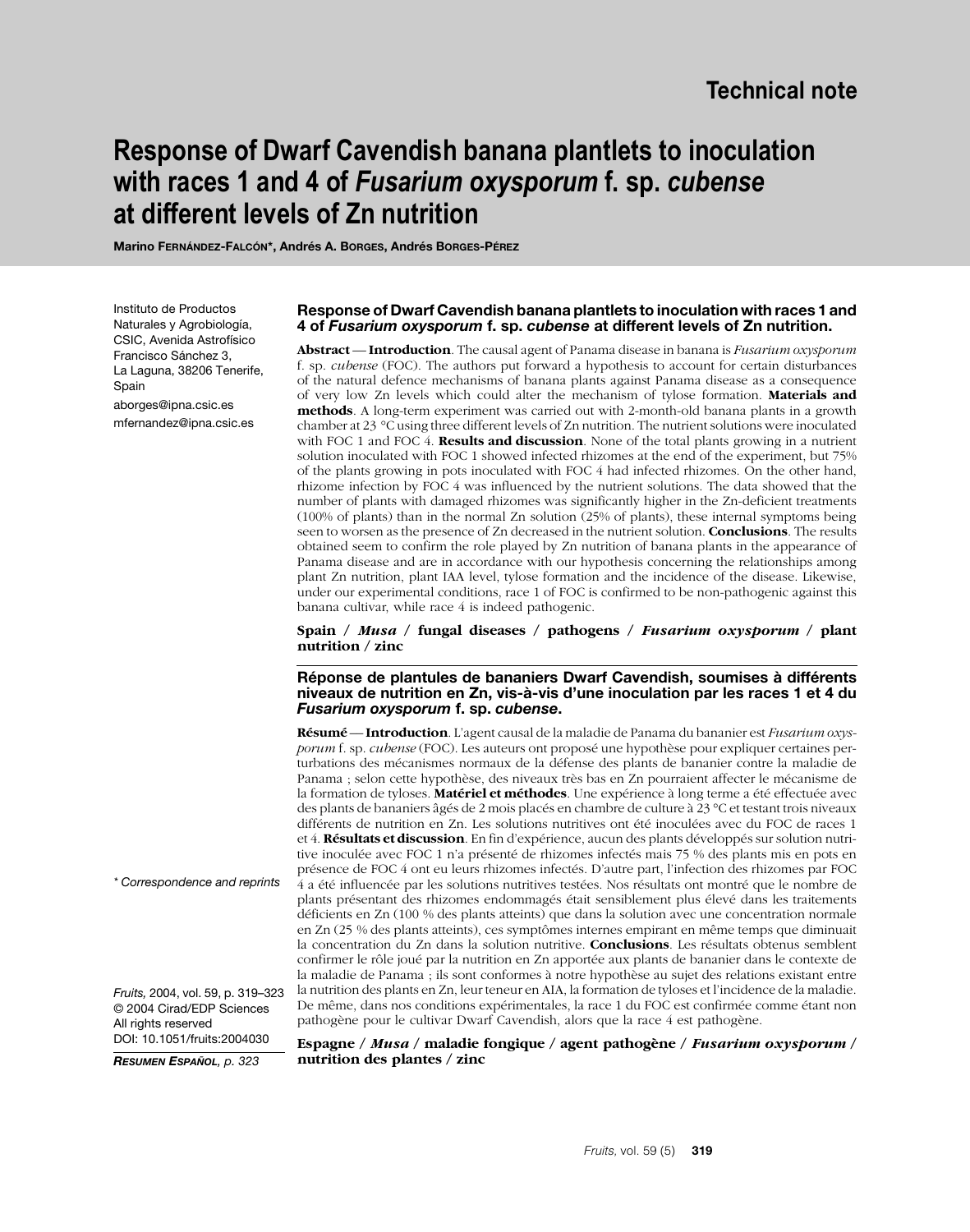## **1. Introduction**

Panama disease is one of the most serious threats to banana crops worldwide. The causal agent of Panama disease in banana is *Fusarium oxysporum* f. sp. *cubense* (FOC).

Gutiérrez-Jerez *et al*. [1] published a statistical study on the physical and chemical properties of Canary Island banana soils, comparing FOC-infected banana soils with uninfected banana soils. These authors suggested that several parameters seemed to significantly affect the appearance of Panama disease. Borges-Pérez *et al.* [2] put forward a hypothesis to account for certain disturbances of the natural defence mechanisms of banana plants against Panama disease as a consequence of soil K-Mg and P-Zn imbalances. These same authors also suggested that very low plant Zn levels could alter the mechanism of tylose formation.

According to Mace [3], tylose formation in banana roots is stimulated by indoleacetic acid (IAA). Researchers such as Skoog [4], Tsui [5], Takaki and Kushizaki [6], and Salami and Kenefick [7] cited by Marschner [8] have pointed out the relationship between Zn and IAA levels in plants. If the timing of tylose formation in banana plants infected by FOC is not correct, the infection may progress to the rhizome, even in the case where resistant gels exist [9]. The disturbances of plant Zn nutrition can be conditioned in the banana soils of the Canary Islands by low values of Zn and organic matter aggravated by the poor physical conditions and high values of P of these soils. Interactions of P with Zn in the plant may be observed under certain conditions [10]. In the literature on the role played by Zn banana plant nutrition in relation to Panama disease, Primavesi [11] working on "banana maça" related low Zn absorption by the plant due to strong sun irradiation (Brazil) to an increase in disease incidence but made no reference to resistance mechanisms. Borges-Pérez *et al*. [12] published a work on the enhanced resistance of Dwarf Cavendish banana plants to *Fusarium oxysporum* f. sp. *cubense* by controlled Zn nutrition under field conditions. Later, Hecht-Buchholz *et al.* [13] described the influence of Zn nutrition, exogenous IAA and Zn nutrition–exoge-

nous IAA interaction, on *Fusarium* wilt of banana in a growth chamber at 28 °C.

Stover and Waite [14] pointed out that the outbreak of Panama disease in the Cavendish cultivar was due to the action of nutritional factors that caused a decrease in the resistance of this cultivar to race 1 of *Fusarium oxysporum* f. sp. *cubense* (FOC 1).

In 1977, a new race of FOC named 'FOC 4' was described in the Dwarf Cavendish cultivar in Taiwan [15]. Sun and Su [16] reported on a rapid method for determining differential pathogenicity of *Fusarium oxysporum* f. sp. *cubense* using banana plantlets. Later, Su *et al*. [17] cited the existence of race 4 in isolates from diseased Dwarf Cavendish banana plants from the Canary Islands. This was confirmed the following year by Hernández-Hernández and Sala-Mayato [18], who reported the presence of FOC 4 in isolates from the island of Tenerife (Canary Islands).

We undertook a long-term experiment to evaluate the response of Dwarf Cavendish banana plantlets derived from meristem culture to inoculation with races FOC 1 and FOC 4 at different levels of Zn nutrition in a growth chamber.

#### **2. Materials and methods**

A long-term experiment (six treatments, four replicates per treatment) was carried out with 2-month-old banana plants in a growth chamber at 23 °C using different nutrient solutions (aerated): complete nutrient solution  $[Cns_{+7n}][19]$ , low Zn level  $[Cns_{+7n}/5]$  and very low Zn level  $[Cns_{+Zn}/10]$ . The nutrient solutions were inoculated  $(3 \times 10^4 \text{ spores} \cdot \text{mL}^{-1})$ of nutrient solution) with FOC 4 (VCG-0120, Canary Islands isolate) and FOC 1 (VCG-0126, Central American isolate). The banana plants were Dwarf Cavendish plantlets derived from meristem culture from the firm Cultivos Vegetales *in vitro* de Tenerife, S.A., CULTESA. They were grown in pots (2000 mL nutrient solution per pot, one plant per pot). The relative humidity was kept around 70%, with light intensity (PAR) of 18  $\mu$ E·m<sup>-2</sup>·s<sup>-1</sup>, and a 12-h photoperiod. Nutrient solutions were renewed every 10 days. Water losses due to evapotranspiration were compensated with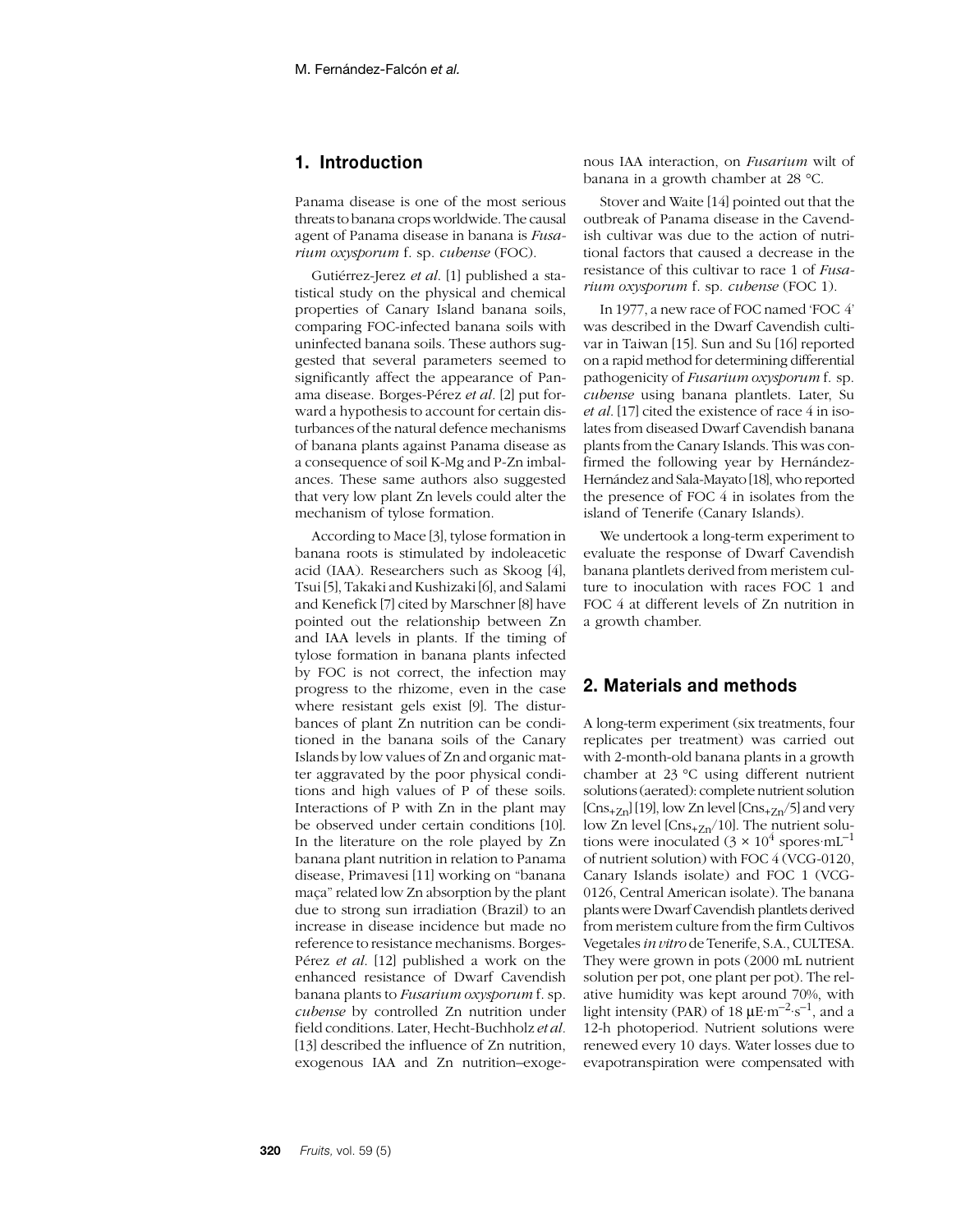#### **Table I.**

Number of plants with damaged rhizome for Dwarf Cavendish banana plants inoculated with races 1 and 4 of *Fusarium oxysporum* f. sp. *cubense* (FOC) at 16 weeks post-inoculation, according to the nutrient solution used.

| Nutrient solution               | Counting of plants              | FOC 4 | FOC 1 |
|---------------------------------|---------------------------------|-------|-------|
| Complete nutrient               | No. plants tested               |       |       |
| solution ( $\text{Cns}_{+7n}$ ) | No. plants with damaged rhizome | 0     | 0     |
| $[$ (Cns <sub>+7n</sub> )/5]    | No. plants tested               |       |       |
|                                 | No. plants with damaged rhizome |       | 0     |
| $[$ (Cns <sub>+7n</sub> )/10]   | No. plants tested               |       |       |
|                                 | No. plants with damaged rhizome |       |       |

distilled water. For the first month after inoculation, the nutrient solution was not renewed every 10 days to avoid loss of the inoculum. However, water losses due to evapotranspiration were compensated with distilled water. In order to detect FOC infection in plant rhizomes of the different treatments, the rhizomes of one plant from each treatment were examined at 16 weeks post-inoculation while those of the remaining plants were checked at the end of the assay (36 weeks post-inoculation).

## **3. Results and discussion**

After 16 weeks post-inoculation, none of the three banana plants inoculated with FOC 1 showed infected rhizomes (*table I*). However, two of the three banana plants inoculated with FOC 4 showed infected rhizomes. At the end of the experiment (36 weeks post-inoculation), none of the total banana plants inoculated with FOC 1 showed infected rhizomes (*table II*). However, 75% of the plants inoculated with FOC 4 showed infected rhizomes.

The results obtained (16 and 36) weeks after inoculation confirmed that, under our experimental conditions, FOC 1 is not pathogenic against the Dwarf Cavendish banana plants. The results obtained with FOC 4 also confirmed that this race is pathogenic against this banana cultivar. Our data are in accordance with the results obtained by other authors using different experimental systems [16, 17].

#### **Table II.**

Percentage (%) of plants with damaged rhizome for Dwarf Cavendish banana plants inoculated with races 1 and 4 of *Fusarium oxysporum* f. sp. *cubense* (FOC) at 36 weeks post-inoculation, according to the nutrient solutions used.

| Nutrient solution                                 | FOC 4            | FOC 1    |
|---------------------------------------------------|------------------|----------|
| Complete nutrient solution ( $\text{Cns}_{+7n}$ ) | 25a              | $\Omega$ |
| $[$ (Cns <sub>+7n</sub> )/5]                      | 100 <sub>b</sub> |          |
| $[(Cns_{+7n})/10]$                                | 100 <sub>b</sub> |          |

Values within the same column followed by different letters are significantly different at the  $P = 0.05$  level.

In the treatments with the pathogenic race (FOC 4), rhizome infection was influenced by the nutrient solutions. Indeed, the data indicate that the number of plants with damaged rhizomes was significantly higher in the Zn-deficient treatments  $(Cns_{+7n}/5$  and  $\text{Cns}_{+Zn}/10$ ), with 100% of affected plants, while those developed at optimum levels of Zn  $[Cons_{+Zn}]$  displayed only 25% of rhizomes infected by FOC 4 (*table II*). The internal symptoms were found to worsen as the Zn level decreased in the nutrient solution.

Hecht-Buchholz *et al*. [13] working in a growth chamber at 28 °C (system Dwarf Cavendish banana plants – FOC 4) did not observe statistically significant differences in the mean gravity of rhizome damage between treatments (optimum Zn + FOC 4) and  $(-Zn + FOC 4)$ , whose results are in sharp contrast with those obtained by us in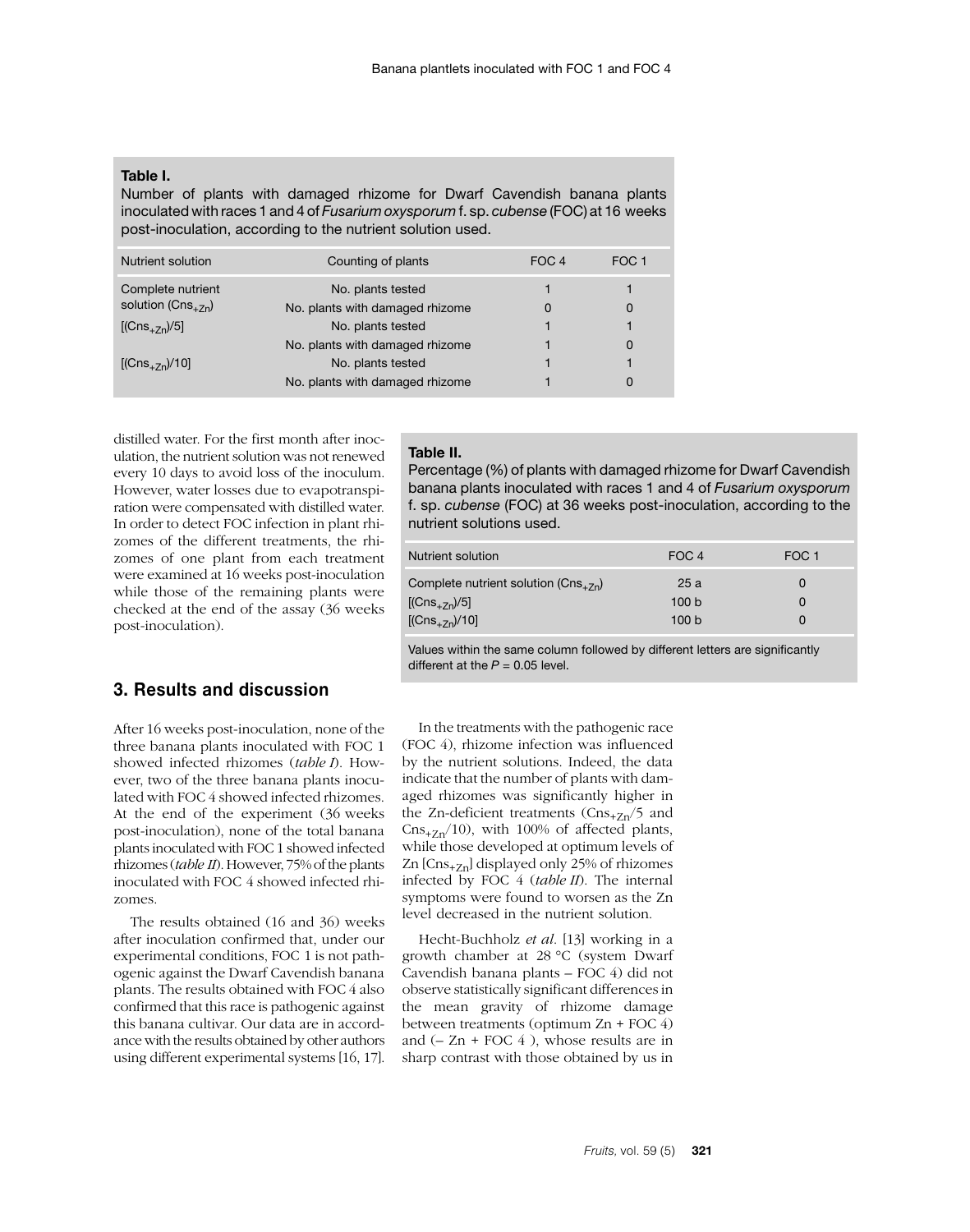the present work using the same experimental plant-pathogen system, but in a growth chamber at 23 °C. Apparently, FOC 4 causes greater damage to the plants at 28 °C than at 23 °C, confirming previous work carried out with the system Gros Michel banana plants-FOC 1.

Indeed, Beckman *et al.* [20] found that, at 27 °C, the host's (Gros Michel) responses failed consistently to check the advance of the pathogenic *Fusarium oxysporum* f. sp. *cubense* (FOC 1) spores and plants grown at this temperature were highly susceptible, reaching the conclusion that soil temperature is a significant factor in determining resistance and susceptibility.

# **4. Conclusion**

The results obtained in this work seem to confirm the role played by Zn nutrition of banana plants in the appearance of Panama disease and are in accordance with our hypothesis concerning the relationships among plant Zn nutrition, plant IAA level, tylose formation and the incidence of the disease. Likewise, it was verified that, under our experimental conditions, race 1 of FOC is not pathogenic against Dwarf Cavendish banana cultivar, while the opposite conclusion was reached with race 4.

# **Acknowledgements**

The authors would like to thank J.M. Hernández Hernández from the *Departamento de Patología Vegetal*, *Instituto Canario de Investigaciones Agrarias* (ICIA), for kindly providing FOC 1 and FOC 4 inocula.

# **References**

[1] Gutiérrez-Jerez F., Trujillo I., Borges-Pérez A., Estudio sobre el mal de Panamá en las Islas Canarias. I. Características físicas y químicas de los suelos y su relación con la aparición de la enfermedad, Fruits 38 (1983) 677–682.

- [2] Borges-Pérez A., Trujillo I., Gutiérrez-Jerez F., Angulo Rodríguez D., Estudio sobre el Mal de Panamá en las Islas Canarias. II. Influencia de los desequilibrios nutritivos P-Zn y K-Mg del suelo, en la alteración de los mecanismos de resistencia de la platanera (Dwarf Cavendish) al Mal de Panamá, Fruits 38 (1983) 755–758.
- [3] Mace M.E., Interactions of 3-indoleacetic acid and 3-hydroxytyramine in *Fusarium* wilt of banana, Phytopathology 56 (1966) 245–247.
- [4] Skoog F., Relationships between zinc and auxin in the growth of higher plants, Am. J. Bot. 27 (1940) 939–951.
- [5] Tsui C., The role of zinc in auxin synthesis in the tomato plant, Am. J. Bot. 35 (1948) 172– 179.
- [6] Takaki H., Kushizaki M., Accumulation of free tryptophan in zinc deficient maize seedling, Plant Cell Physiol. 11 (1970) 793–804.
- [7] Salami A.U., Kenefick D.G., Stimulation of growth in zinc-deficient corn seeding by the addition of tryptophan, Crop Sci. 10 (1970) 291–294.
- [8] Marschner H., Mineral nutrition of higher plants, 2nd Ed., Acad. Press, London/Toronto, 1995, pp. 355–356.
- [9] Beckman C.H., The nature of wilt diseases of plants, APS Press, Saint-Paul, Minnesota, USA, 1987.
- [10] Olsen S.R., Micronutrient interactions. Micronutrients in Agriculture, Soil Sci., Soc. of Am. Inc.*,* Wisconsin, USA, 1972.
- [11] Primavesi A., Influence of correct fertilizer application on plant diseases, Agrochimica XVII 12 (1973) 62–68.
- [12] Borges-Pérez A., Fernández M., Bravo J.J., Pérez J.F., López I., Enhanced resistance of banana plants (Dwarf Cavendish) to *Fusarium oxysporum* f. sp. *cubense* by controlled Zn nutrition under field conditions, Banana Newsl. 14 (1991) 24–26.
- [13] Hecht-Buchholz C., Borges-Pérez A., Fernández-Falcón M., Borges A.A., Influence of zinc nutrition on *Fusarium* wilt of banana, an electron microscopic investigation, in: Galán Sauco V. (Ed.), Proc. Int. Symp. Banana in Subtropics, Acta Hortic. 490 (1998) 277–283.
- [14] Stover R.H., Waite B.H., Studies on *Fusarium* wilt of banana. V. Pathogenicity and distribution of *F. oxysporum* f. *cubense* race 1 and 2, Can. J. Bot. 38 (1960) 51–61.